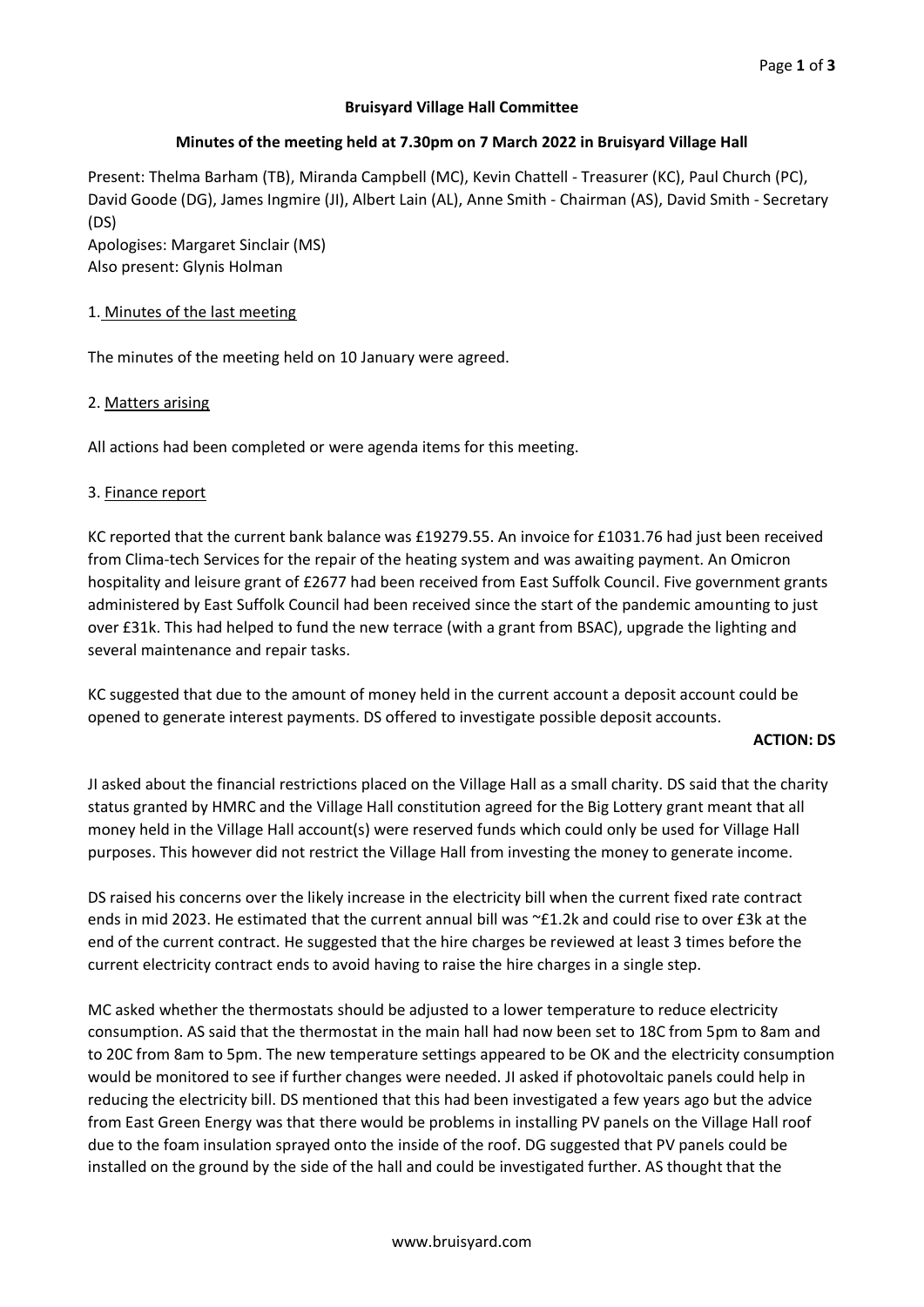benefits of PV panels may be limited as the feed-in-tariff payments were now greatly reduced and that solar gain provided a lot of heat for the Hall during daylight hours.

KC and DS reported that the bank mandate had been changed to remove AS and KC and add DS and JI. DS asked JI to phone Barclays Business Services team as soon as possible to activate online access so that online payments can be continued to be paid by dual authorisation.

**ACTION: JI**

All thanked KC for being Treasurer for the past 3 years. DS would take over as Treasurer with effect from 1 April and also manage the hall bookings. As covered at the last meeting, DS would step down as Secretary at that time. A new Secretary will need to be agreed before the next meeting.

### **ACTION: ALL**

### 4. Maintenance and repairs

MC reported on the re-benching around the cesspool manholes done by Binders. They had not identified any leaks and their recommendation was that if there was a small leak it would not be cost effective to replace the cesspool. The frequency of emptying the cesspool will be kept under review to see if there is an ongoing problem.

DS reported that the water pressure problem had been resolved by replacing the water pressure limiter. The repair had been done by Kindwater.

KC said that the fire exit push bar had not been installed by Abbey Fire and Security after a number of cancelled installation dates. The contract with the company had now been cancelled. KC would send the specifications for the push-bar to DG to see if the parts could be ordered and an alternative installation. **ACTION: KC,DG**

On the landscaping around the Hall, MC recommended that now would be a good time to sow wildflower seeds around the cesspool manholes, at the edge of the terrace and at the west side of the Hall. All agreed. MC offered to arrange the purchase of the seeds which would cost ~£30.

### **ACTION: MC**

MC suggested that the preparation of the ground and sowing the seeds could be done after the Coffee Morning on Saturday 19 March. All agreed. Those available to help should meet after the Coffee Morning ends.

## **ACTION: ALL**

**ACTION: ALL**

AS said that the cost of grass cutting this year by Kindlewood would increase by £5 per cut.

### 5. Village Hall events

The following arrangements were agreed for the two talks planned for Sat 12 March (Dead Funny – Ron Bossingham) and Sat 2 April (Poison Gardens – Matt Tanton-Brown)

- All available to help in setting up to be at the Hall at 6.30pm
- Doors open at 7pm for 7.30pm start.